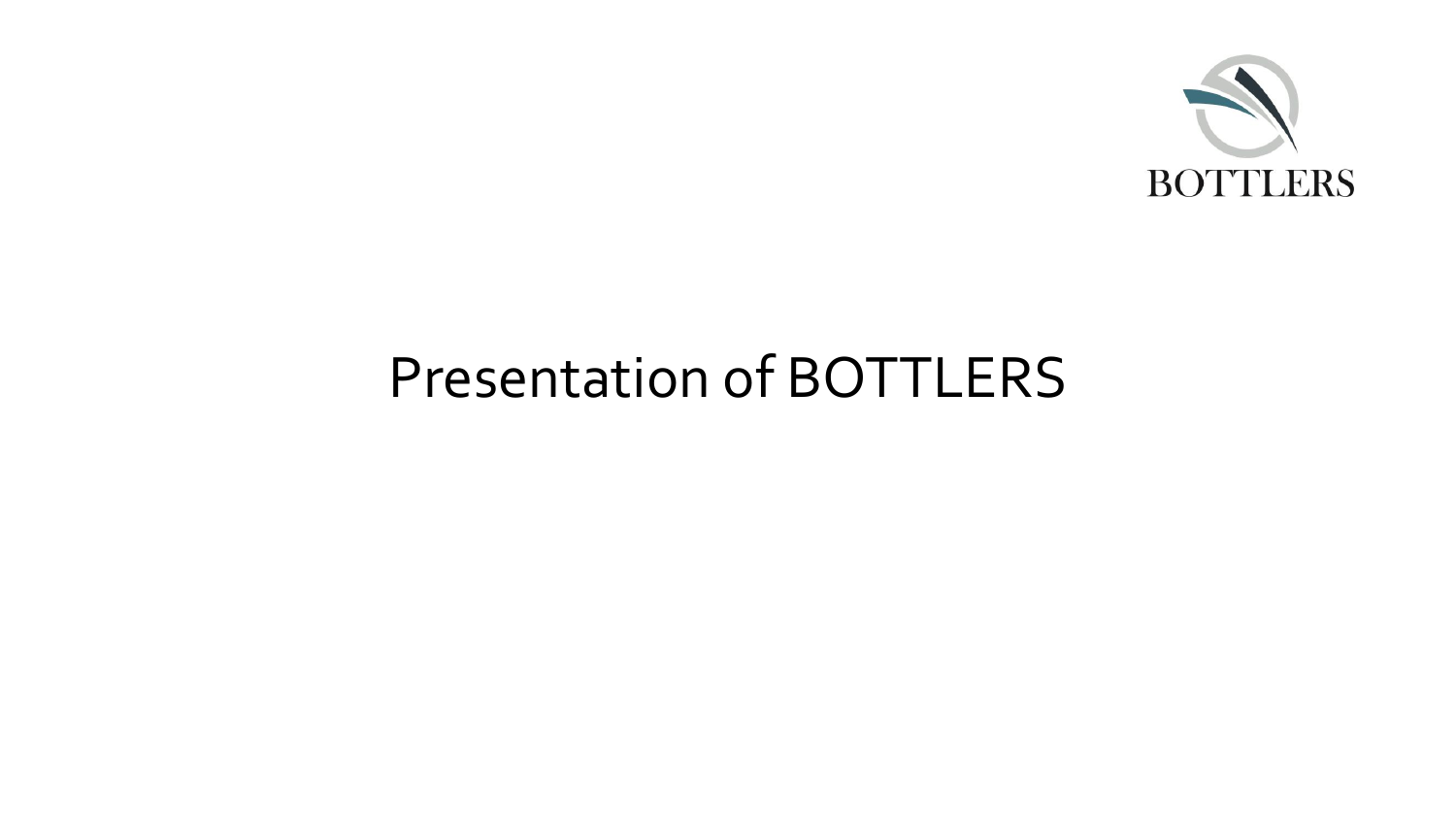### Agenda



- To know about BOTTLERS
	- Tasks
	- Business model
	- Value chain
- What kind of tasks can we solve?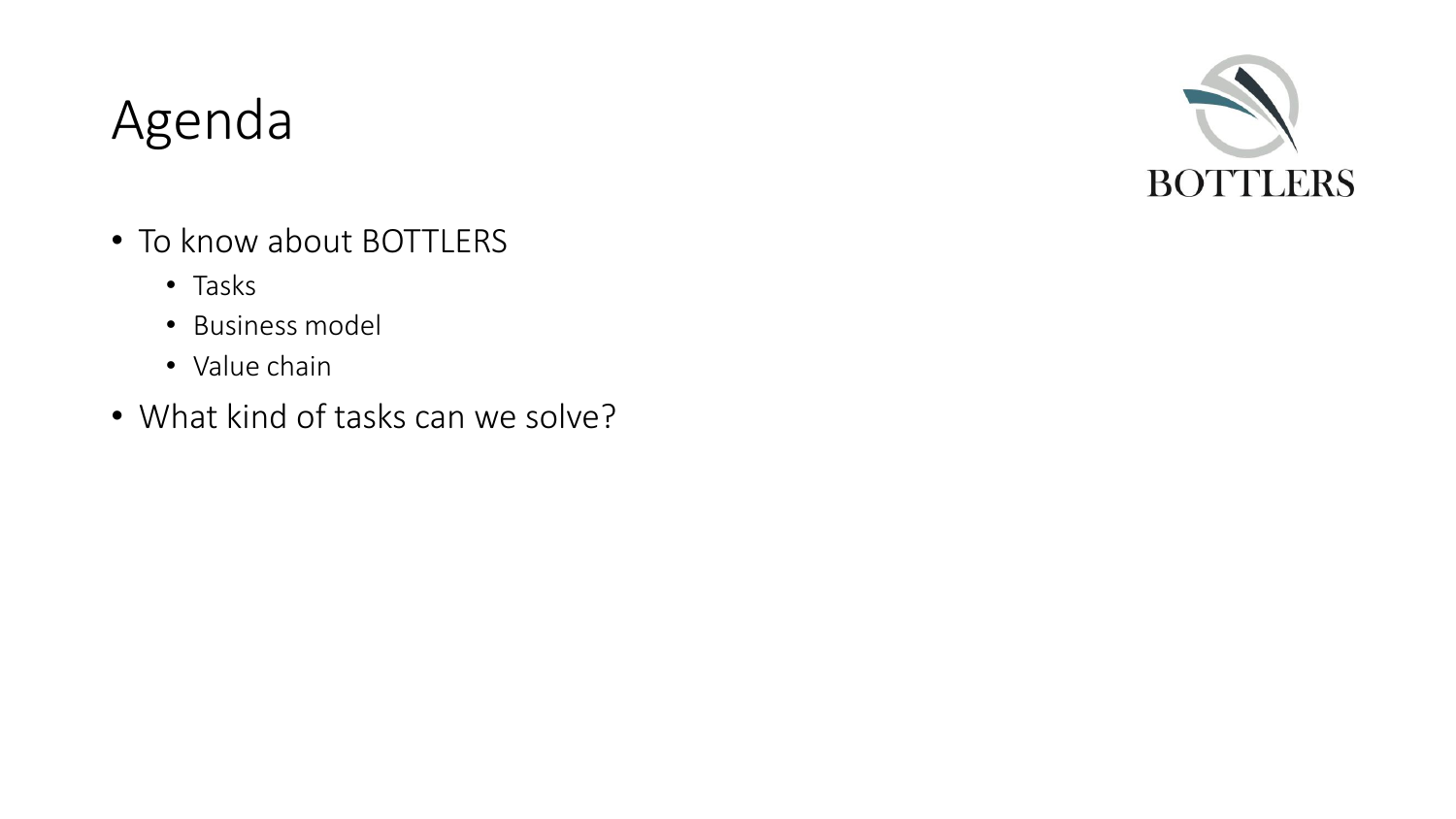### About BOTTLERS



- Bottlers Group established in 2005
- Establish in 2005 Company Water International in partnership (50%)
- Establish in 2007 Bottlers Logistics in partnership (50%)
- Sells i 2010 Company Water to Danish Bottling Company
- BOTTLERS consist today of 2 companies: Bottlers Group ApS and Bottlers Logistics ApS and focuses on product development, sourcing of production and logistics solutions in the category of non-alcoholic beverages.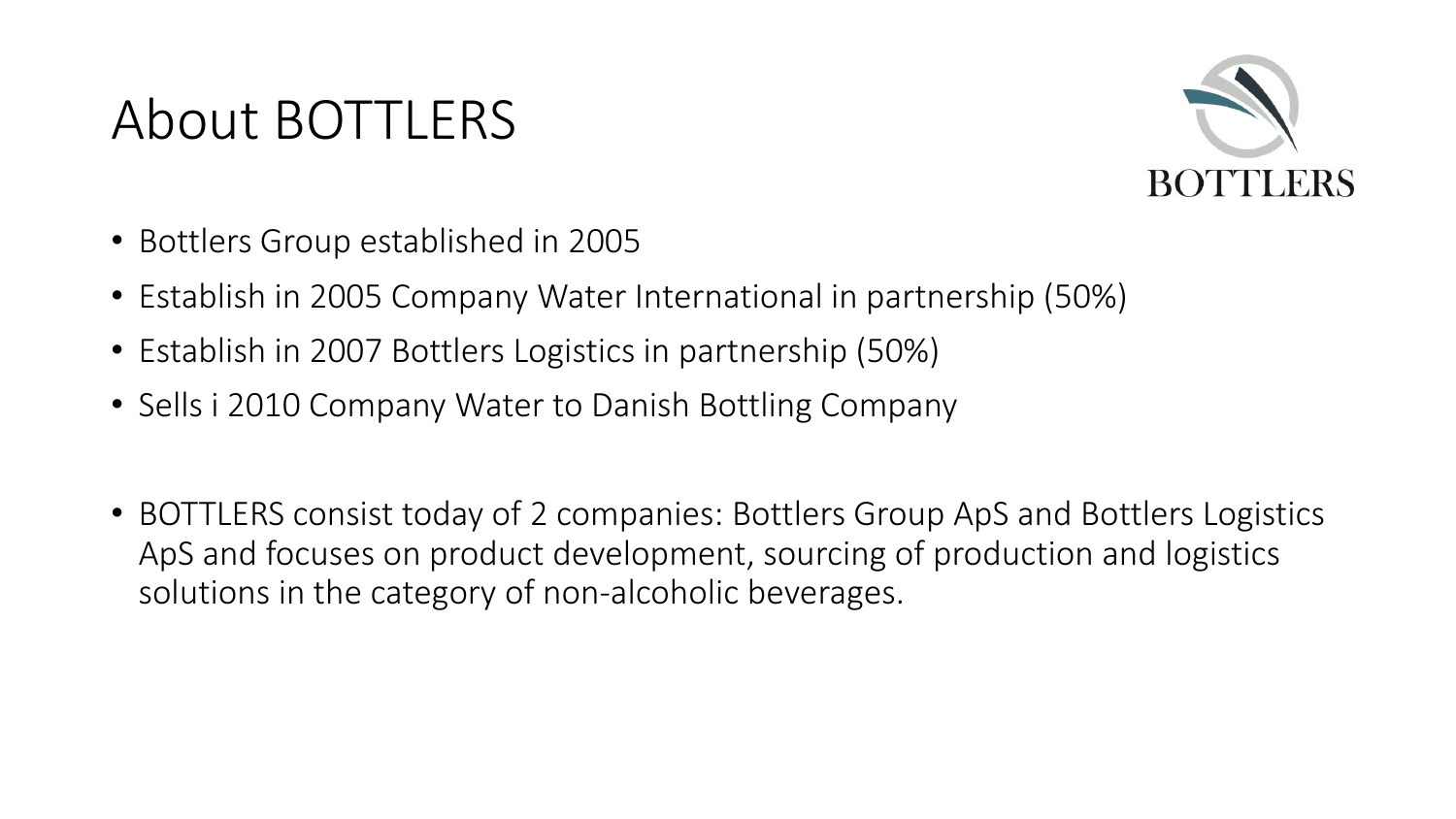# What do we offer?



- BOTTLERS offers through an **open dialogue** with our clients effective beverage solutions with based on
	- marketbased product development
	- sourcing of production capacity and capability
	- effective logistics systemes
- We offer independant and individual beverage solutions based on our clients wishes and needs.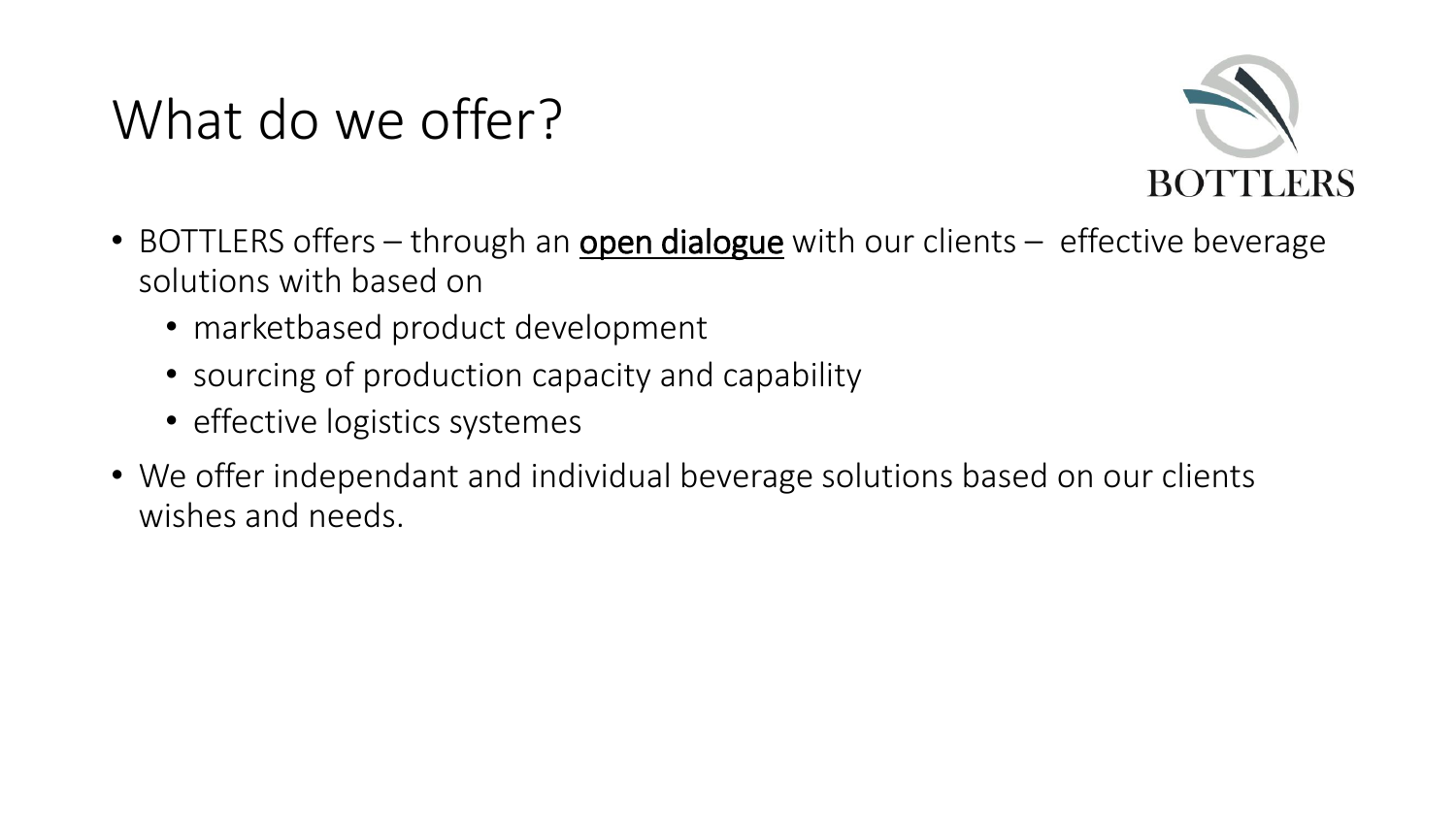# Tasks



- Product development with clientbased taste, designs and packaging
- Production controling towards producers and suppliers
- Purchasing of intermediates and finished products
- Controlling within production and warehousing
- SPECIAL COMPETENCE: Total valuechain controle and handling regarding production of beverage based on external sources.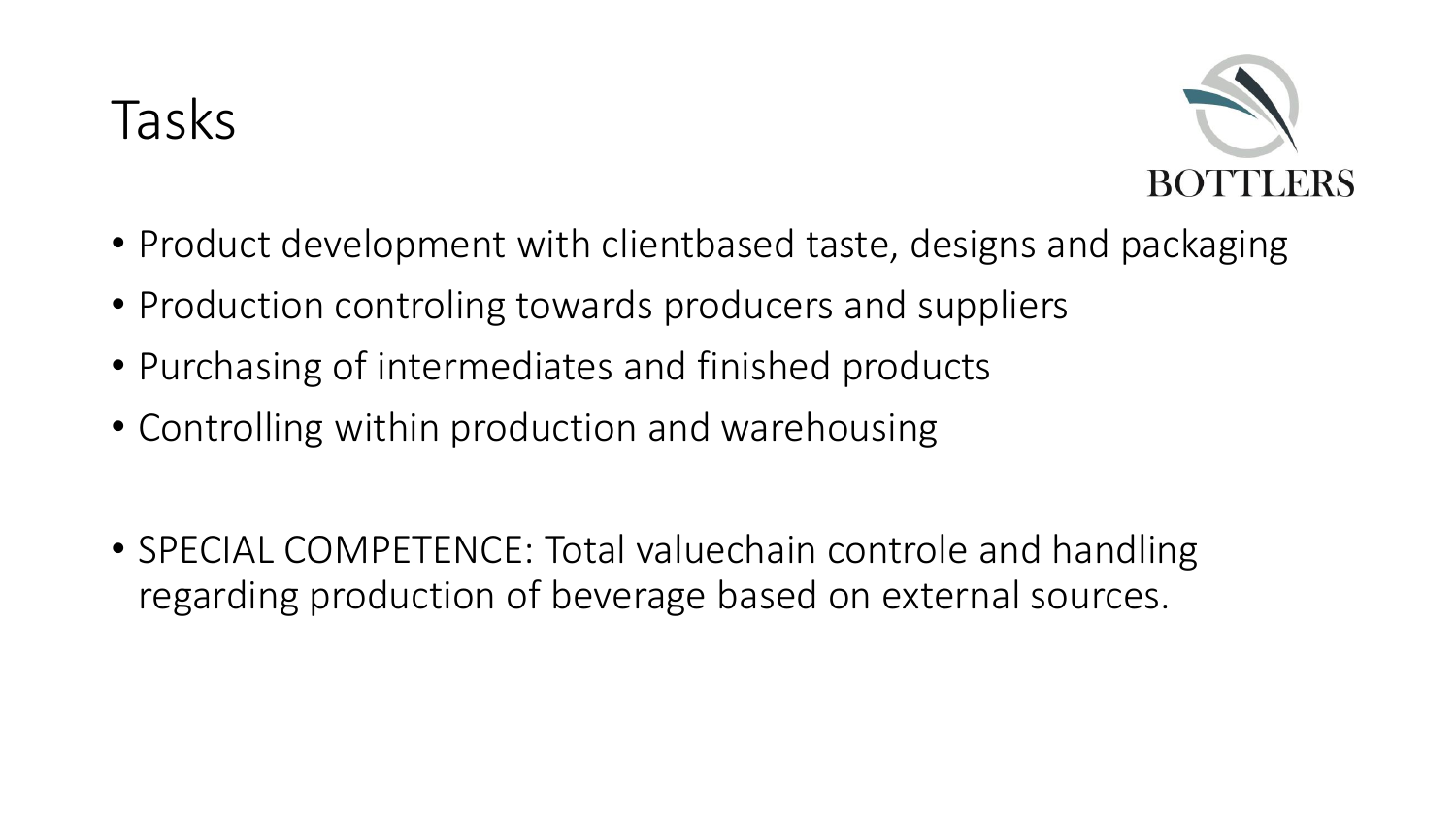

### Business model

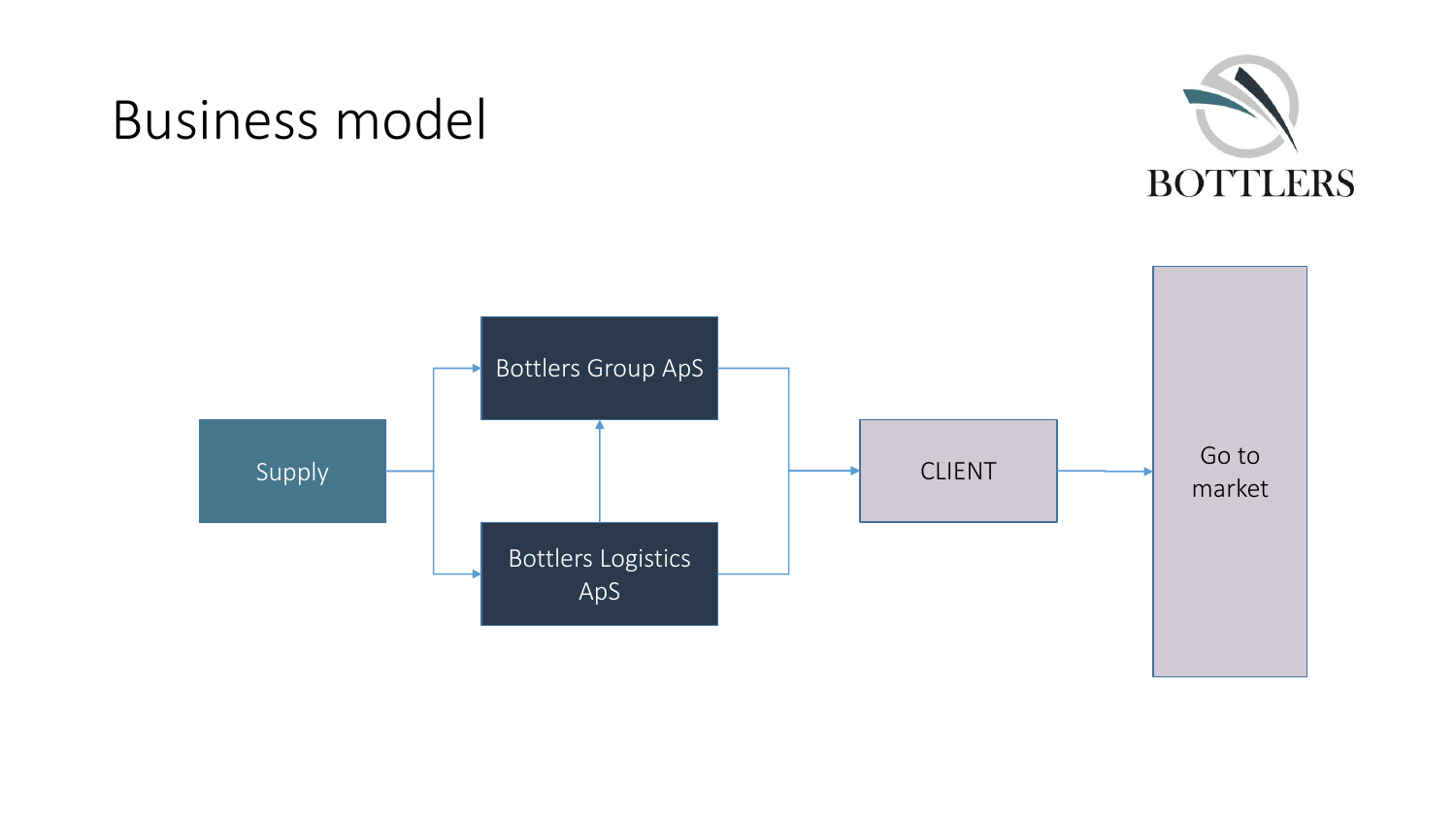# Value chain



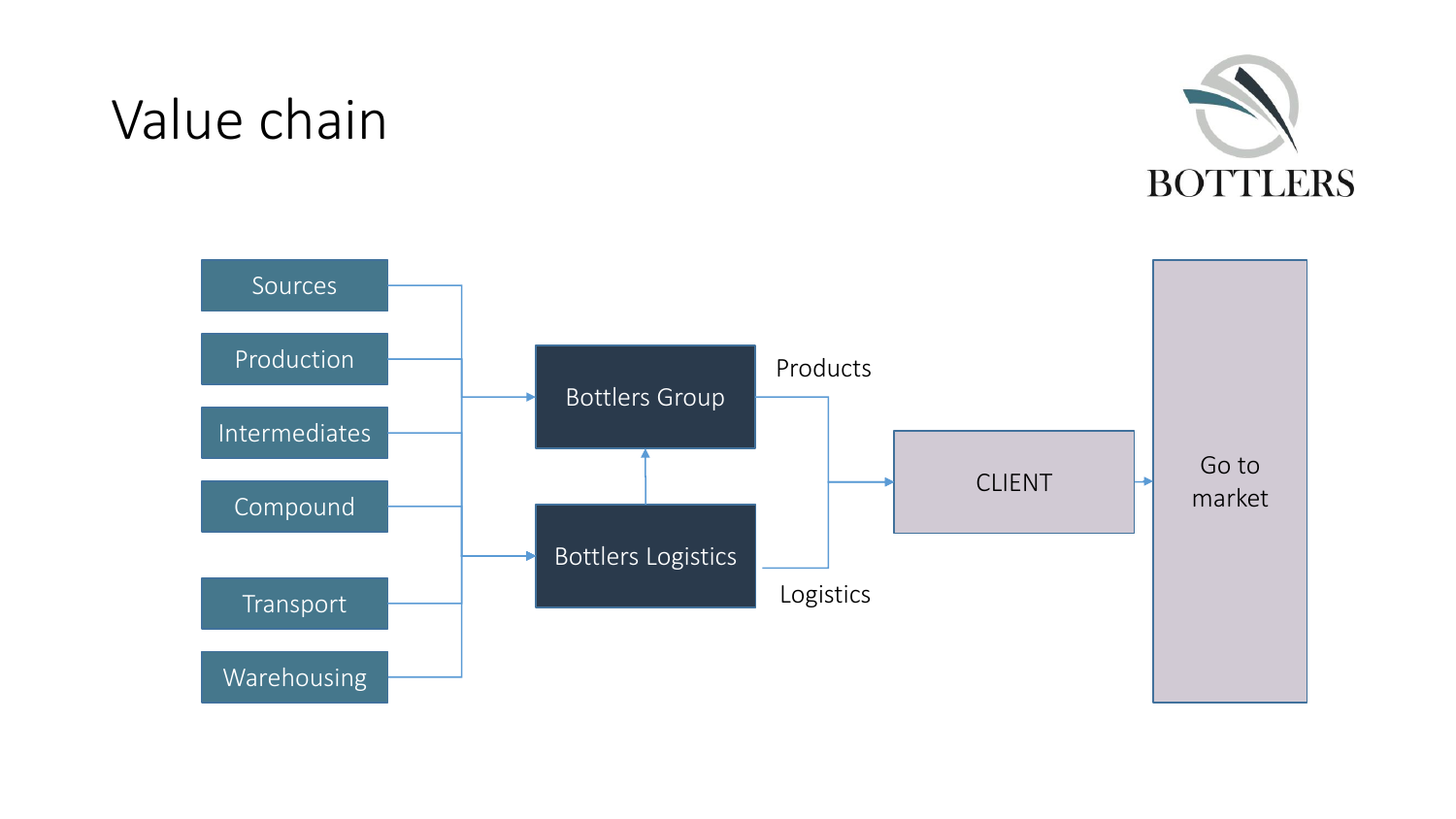

# What do we offer?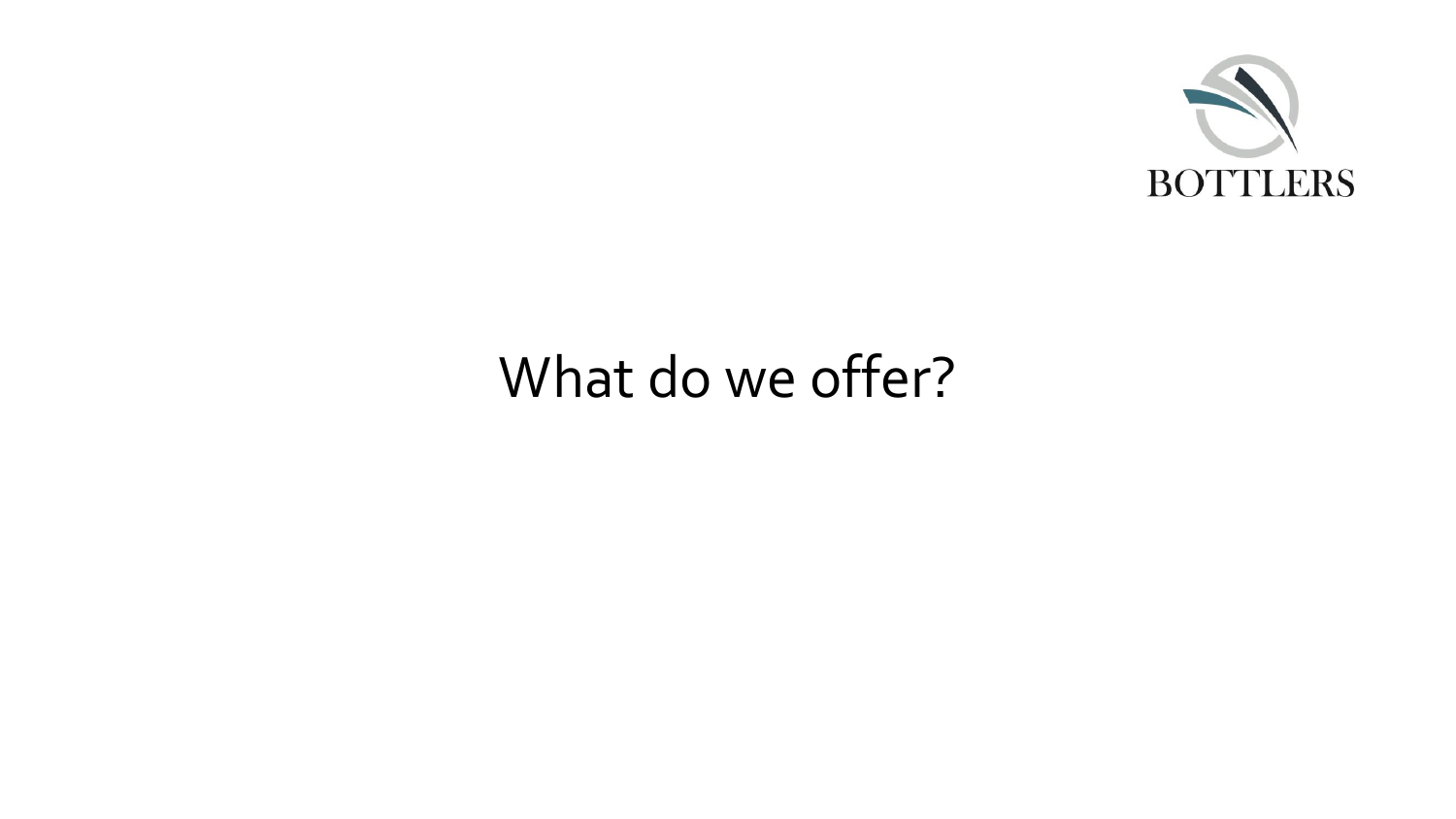# Our clients possibilities



- Consultancy towards production and product development
- Purchasing of intermediates as caps, cartons, bottles, labels etc.
- Production agreements with selected producers, within follow-up and controlling
- Warehousing and controle
- Distribution world wide.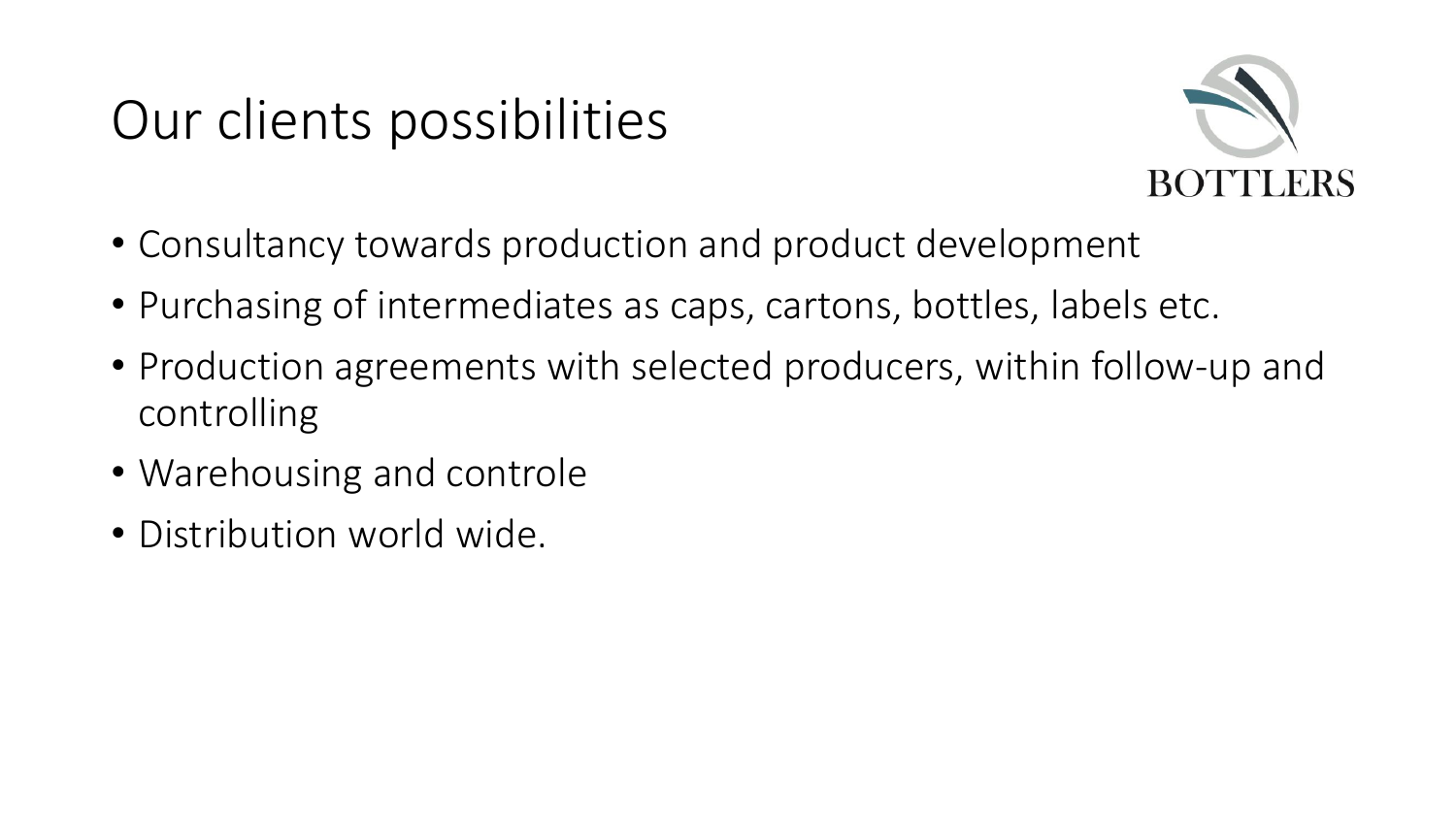# Whats in it for our clients?



- Can focus there primary ressources on sales an marketing
- Optimizing pricing and production costs
- Short term lauching of new products and opportunities
- More effective value chain.
- Better business case !!